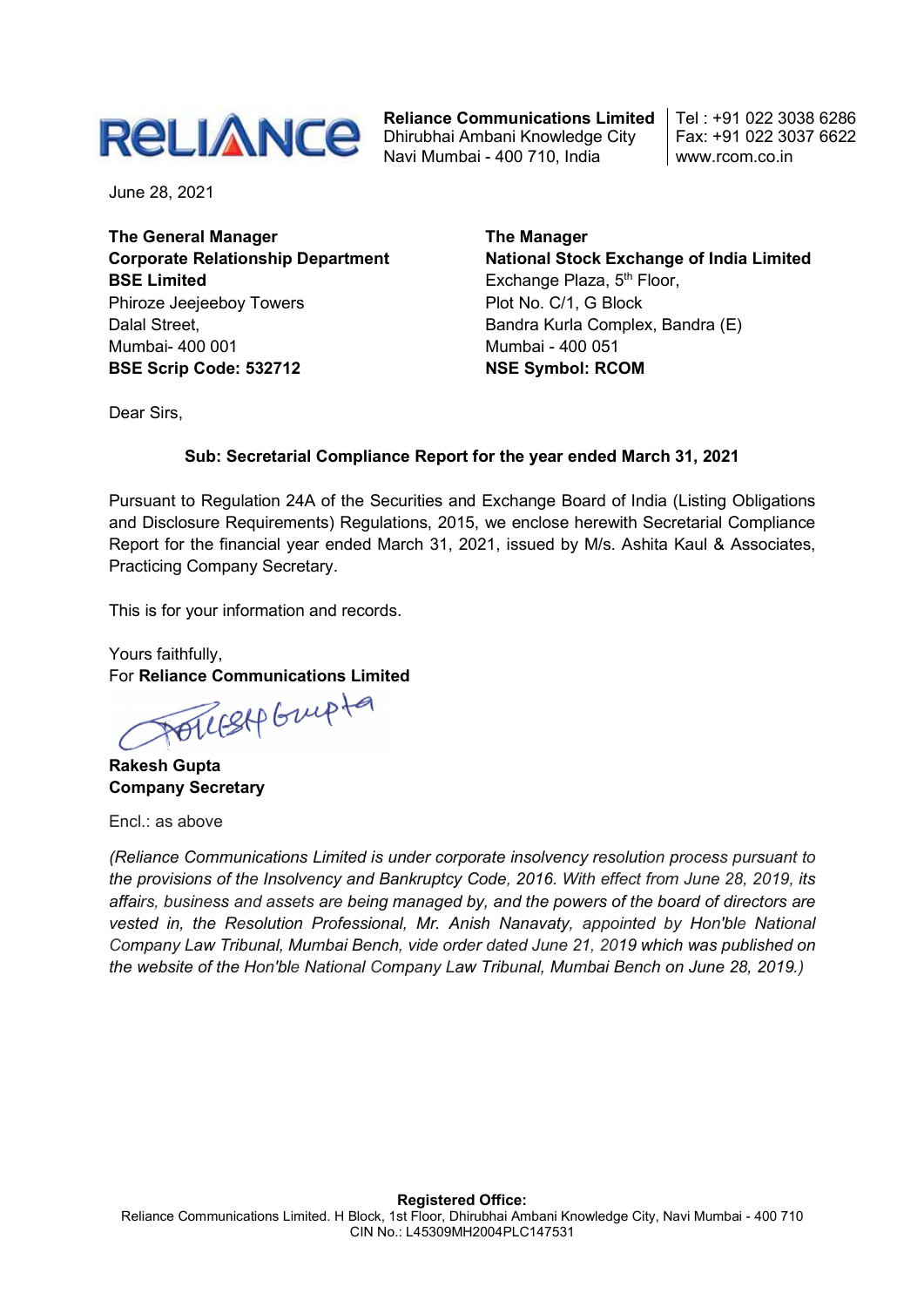## ASHITA KAUL & ASSOCIATES

Company Secretaries F-76-A, 1st Floor, Eternity Commercial Complex, Teen Hath Naka, LBS Marg Thane West-400604 Phone: 022 4123 2128, Mob: 9326212731/9324676519

## **Secretarial Compliance Report of Reliance Communications Limited for the year ended 31st March 2021 (Pursuant to SEBI Circular No. CIR/CFD/CMD1/27/2019 dated 8 th February, 2019)**

We, Ashita Kaul & Associates have examined:

(a) all the documents and records made available to us and explanation provided by

**Reliance Communications Limited** ("the listed entity"),

- (b) the filings/ submissions made by the listed entity to the stock exchanges,
- (c) website of the listed entity,
- (d) any other document/ filing, as may be relevant, which has been relied upon to make this certification,

for the year ended 31<sup>st</sup> March 2021 ("Review Period") in respect of compliance with the provisions of:

- (a) the Securities and Exchange Board of India Act, 1992 ("SEBI Act") and the Regulations, circulars, guidelines issued thereunder; and
- (b) the Securities Contracts (Regulation) Act, 1956 ("SCRA"), rules made thereunder and the Regulations, circulars, guidelines issued thereunder by the Securities and Exchange Board of India("SEBI");

The specific Regulations, whose provisions and the circulars/ guidelines issued thereunder, have been examined, include:-

- (a) Securities and Exchange Board of India (Listing Obligations and Disclosure Requirements) Regulations,2015;
- (b) Securities and Exchange Board of India (Issue of Capital and Disclosure Requirements) Regulations,2018 – Not Applicable;
- (c) Securities and Exchange Board of India (Substantial Acquisition of Shares and Takeovers) Regulations,2011;
- (d) Securities and Exchange Board of India (Buyback of Securities) Regulations,2018 – Not Applicable
- (e) Securities and Exchange Board of India (Share Based Employee Benefits) Regulations,2014 – Not Applicable
- (f) Securities and Exchange Board of India (Issue and Listing of Debt Securities) Regulations,2008;
- (g) Securities and Exchange Board of India(Issue and Listing of Non- Convertible and Redeemable Preference Shares) Regulations,2013 –Not Applicable
- (h) Securities and Exchange Board of India (Prohibition of Insider Trading) Regulations,2015;

and circulars/ guidelines issued thereunder and based on the above examination, we



1